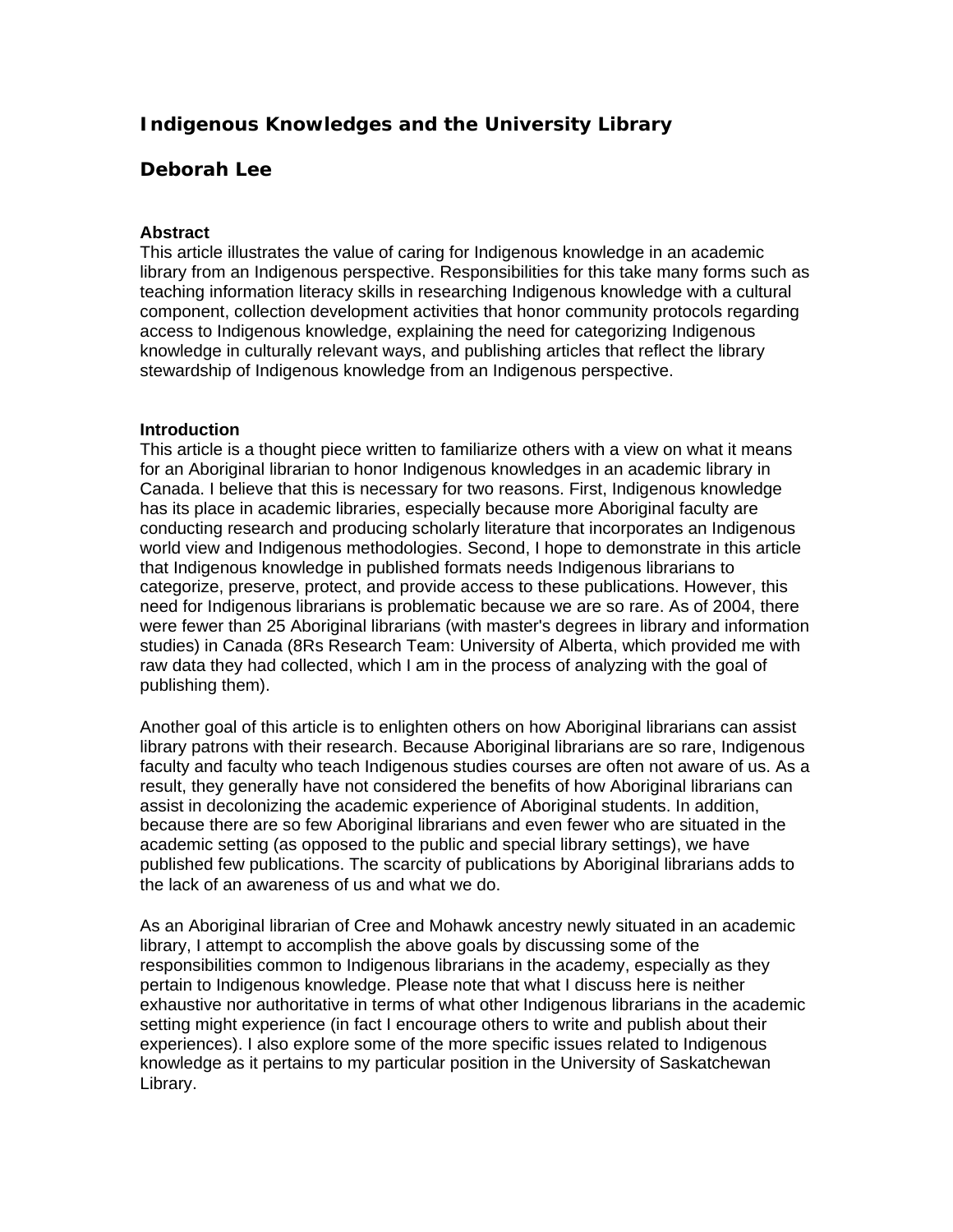## **Aboriginal Librarians' Teaching Responsibilities**

In terms of teaching, the librarian often needs to collaborate in many ways with other faculty in order to make the group teaching experience satisfying for the students. This collaboration, of course, is based on building relationships. For one thing, it will generally include determining what the faculty reading list and syllabus entail so as not to duplicate efforts. When professors share their reading lists and syllabi with librarians so that they can assist with teaching sessions particularly relevant to the course requirements, a trust is built between the faculty and the librarian. Often this may require some relationshipbuilding on both parts before this level of trust is achieved, and then advantages for everyone can evolve. The advantage to students and faculty are a student group that is knowledgeable about how to find, assess, and integrate relevant materials into their research assignments. The advantage to the librarian is knowledge of relevant content for their libraries (this in turn assists future students and faculty) and feelings of satisfaction that the librarian has contributed to a job well done in terms of academic learning and community-building.

In addition, the relationship-building will also sometimes involve attending and hosting events in order to appeal to and attract a broad range of faculty involved in the interdisciplinary area of Indigenous studies. It may take some time for an Indigenous librarian to make her or his presence on campus known and to convince the faculty that the bibliographic instruction or information literacy sessions are or will be beneficial to their students. Consider the range of disciplines that might be involved: Indigenous teacher education, Indigenous health (including medicine and nursing), Indigenous law, Indigenous languages, Indigenous art, Indigenous business and commerce, Indigenous history, Indigenous governance, Indigenous social issues, Indigenous methodologies, and Indigenous science.

Preparing for teaching sessions for such a diversity of disciplines can be daunting, particularly when the goal is to make the presentation holistic, thereby honoring an Indigenous world view of attending to both spiritual and intellectual nourishment. This means including a cultural component in the presentation in addition to navigating a range of relevant databases and inventing selective search strategies. There are various ways to include a cultural component to the library teaching session such as storytelling (about a personal or professional experience), identifying as Aboriginal (including tribal group, clan, etc.), speaking in an Aboriginal language, and using humor that acknowledges an Indigenous world view.

I had a particularly enriching experience while teaching an information literacy session for an Indigenous teacher education program course on Indigenous pedagogy. I was able to practice the Cree language with one of the students (a fluent Cree speaker) before the information literacy session started. It was enriching on several counts, including that it had a way of mitigating the teacher-learner hierarchy often so entrenched in the academic setting, and it helped create an atmosphere conducive to a dynamic cultural experience. Adding a cultural component is also fulfilling for the librarian as it frees the students to enter into a meaningful exchange with the librarian. It also avoids the unremarkable experience of leaving the students' heads spinning from experiencing an overabundance of technical search strategies for databases and wondering if they absorbed anything from the session.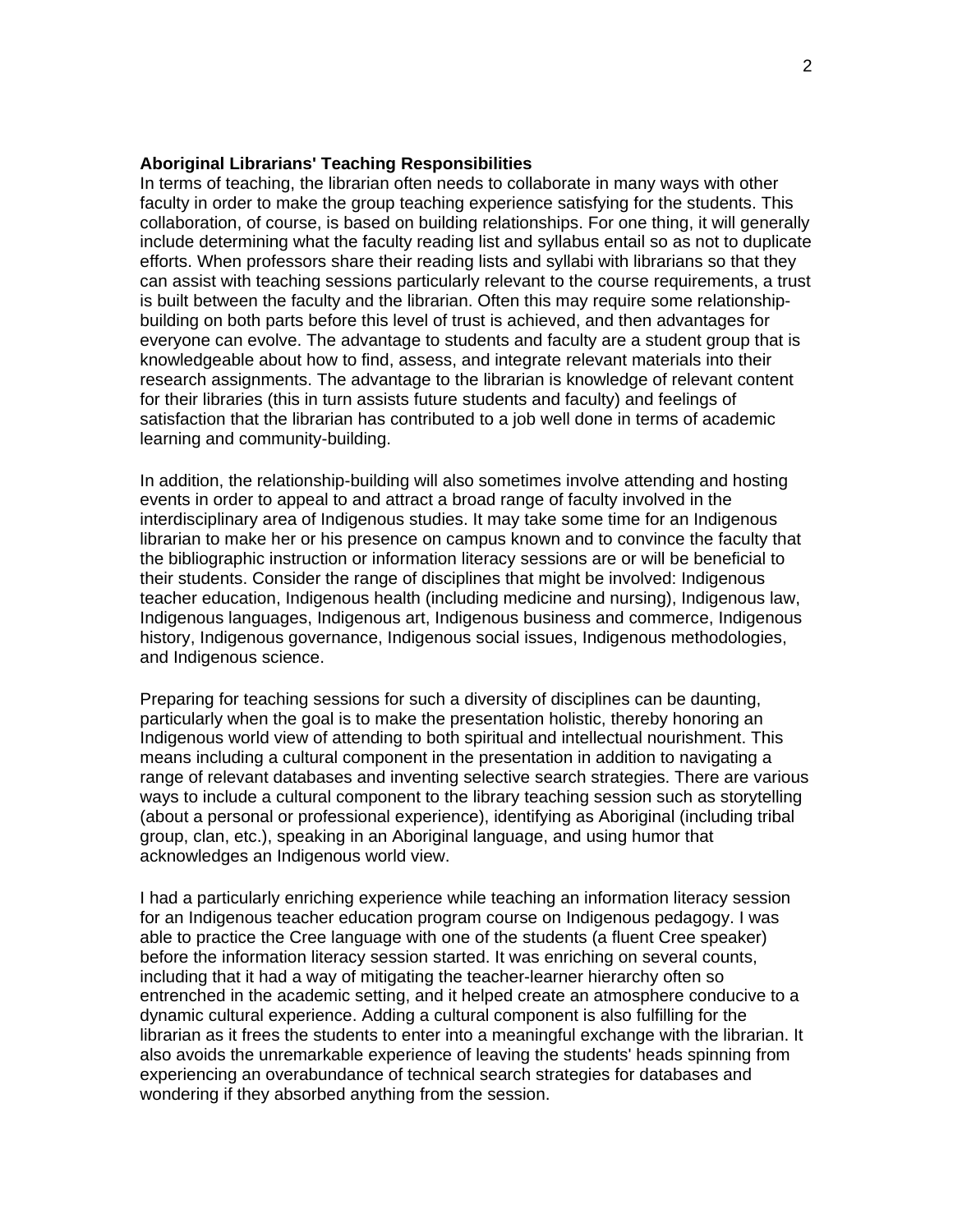In addition, the library teaching experience exists in the one-on-one environment at the reference desk. Here the Indigenous librarian may serve and teach Indigenous clients in a less formal but perhaps more meaningful way. After all, it takes a lot of courage for first-year Aboriginal students to approach the library (which is often hugely mtirnidating to these students as a user group), not to mention a reference desk. Some of this intimidation comes from the culture shock for a student without formal library experience in his or her home community and the necessary paradigm shift that is required to adapt from a culture of learning by way of the oral tradition to the urban-based academic culture that is founded on the written word.

Some research in the library and information science literature provides some background information on the intimidation experienced by Indigenous students in the library and for various reasons. In the Novak and Robinson (1998) study, Aboriginal and Torres Strait Islanders felt physically mtimidated in an academic (tertiary) library due to the absence of anything positively Aboriginal in the library (including not only books or other library materials by contemporary Aboriginal authors, but also Aboriginal art on the walls and Aboriginal library staff). The display of Aboriginal artifacts in the old library affected the students in a way that suggested that Aboriginal culture was dead as opposed to the dynamic culture they knew and lived. In addition, there were racist graffiti on the outside walls of the library.

Gallagher-Hayashi's (2004) article is directed at elementary school libraries and begins with a short synopsis of Aboriginal education in terms of Aboriginal people's experience with residential schools. She makes the point that it is no wonder that Aboriginal people's views of the current education system as a whole are fraught with distrust and fear. GallagherHayashi follows this concept with suggestions as to how to make the school library a welcoming place for Aboriginal students. Some of her suggestions are as follows: Ubrarians making themselves aware of aspects of the local Aboriginal culture and differences in interpersonal interaction; including posters of Aboriginal role models in the Ubrary as well as photos of Elders and other important members of the Aboriginal community; including writing circles that engage Aboriginal students and creating chapbooks of their written work; and holding an open house for Aboriginal famiUes to see examples of Aboriginal student art and writing.

In my own graduate-level research and related pubUshed study (Lee, 2001), six Aboriginal students (5 of them graduate students) were interviewed. Almost all participants stated that their earliest memories of using their university library were associated with fear. "Terms used by participants included overwhelming, confusion, intünidating, scary, difficult and fearful" (p. 272). Approaching a librarian for help with their research was also associated with ambivalence (although most participants expressed the opinion that librarians provide a valuable and essential service). Instead, these students (primarily graduate students) preferred to ask their Indigenous professors and classmates for leads to research resources.

One of the primary recommendations from the students I interviewed for my research was that they were hoping to see more Aboriginal role models on campus as professors or librarians. Lloyd (2007) addresses this issue in her ordine article where she states, "There is comfort in approaching someone who is of one's own heritage when seeking services and that includes libraries." She then elaborates by quoting Adkins et al. (2004),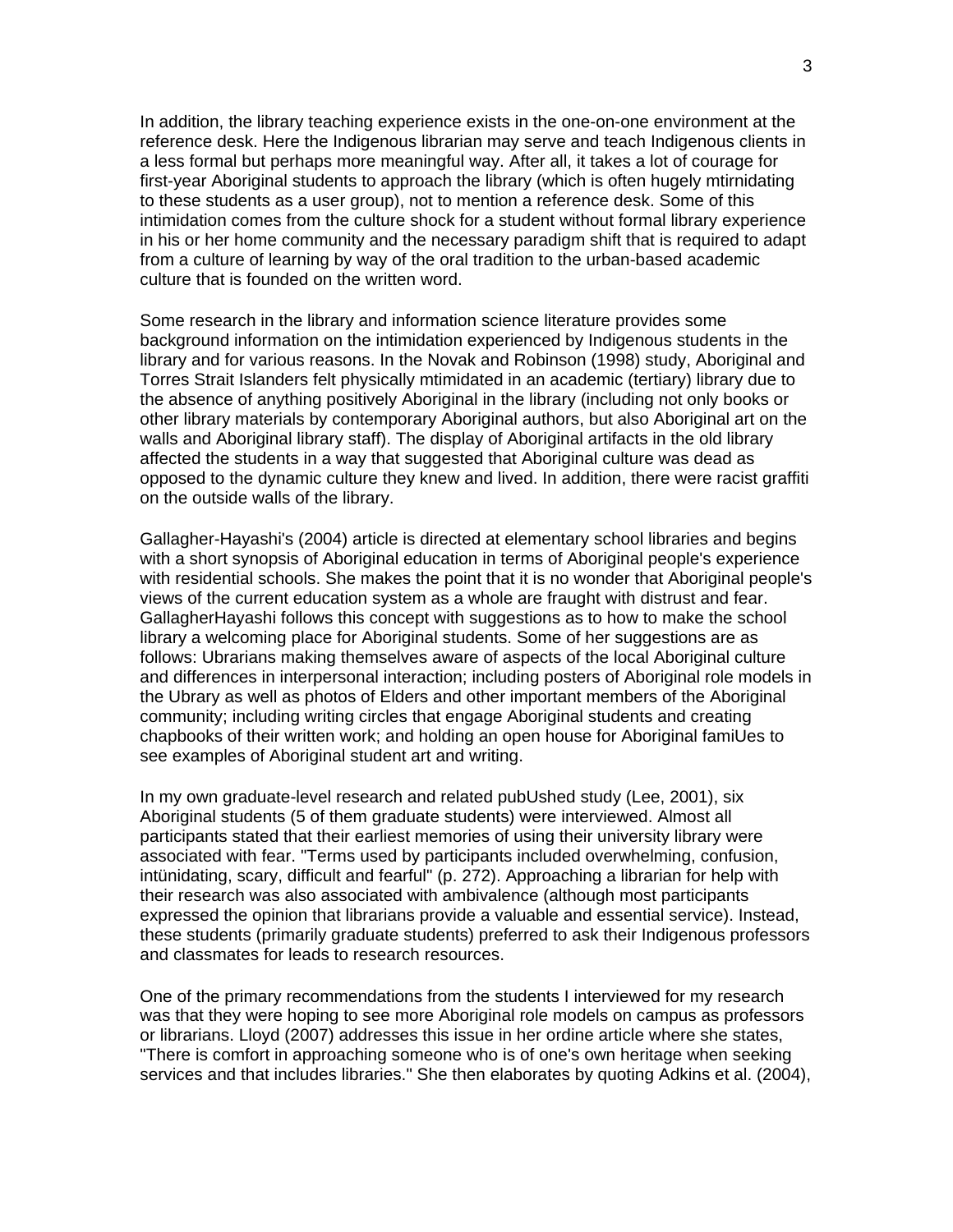"When people of color do not see themselves represented in libraries, they may not approach the librarians. They may not even approach the library" (p. 52).

Knowing that the librarian at the reference desk is Aboriginal could be the catalyst that enables the Aboriginal student to approach the librarian and thereby learn what library resources would be best for their particular information need. An Aboriginal librarian at the reference desk may also be more famiUar with the research topic and provide successful search strategies that others might not. For example, knowing that some reserves have research protocols in place to preserve traditional knowledge, an Aboriginal librarian would probably have a better understanding of how best to direct an Aboriginal student looking for resources about protecting traditional knowledge and the issues surrounding the appropriation of Indigenous knowledge.

Although it is possible (though rare) that non-Aboriginal librarians know something about appropriation and protection issues related to Indigenous knowledge, it is likely that they would experience more discomfort in discussing these issues at the reference desk. For example, there would be uncertainty about non-Aboriginal librarians' experience with community protocols and customary laws associated with some kinds of Indigenous knowledge.

This is not to say that non-Aboriginal librarians are unable to help Aboriginal clients in an academic setting. Rather, some dedicated nonAboriginal librarians are working in Indigenous libraries or information centers and in Indigenous/Aboriginal/Native studies positions in Canada and assisting an Indigenous clientele superbly. They also sometimes raise awareness of issues associated with their experiences of providing culturally relevant services to others in the library profession, for example, by presenting at conferences or by publishing articles. Sometimes these are individuals who have had similar interests to those of Aboriginal people and have worked in areas of environmental and legal issues and have a way of connecting with Aboriginal people that is respectful and culturally sensitive. Sometimes non-Indigenous librarians have Indigenous relatives and are comfortable with Indigenous people and their communities, cultures, and protocols. However, these individuals are also rare, perhaps as rare as Indigenous librarians. It would, of course, be ideal if all librarians serving an Indigenous clientele had some familiarity and comfort level with Indigenous peoples, cultures, and protocols.

The reality is, however, that more often than not Aboriginal librarians will provide better service to Aboriginal clients based on their familiarity with the local Aboriginal community. For example, I recall a time several years ago when I helped a young Aboriginal man at the reference desk who was looking for information about his culture, the Swampy Cree. He had been adopted into a non- Aboriginal family when very young and did not recall ever having met his biological family. From his body language I could tell that he was nervous talking to me about his inquiry, perhaps also wondering if he should even be in the building because he was not a student. I was always grateful to the Creator that I was on the reference desk that day because in addition to finding him some print resources on Swampy Cree culture, based on my contact and experience with the local Aboriginal community I was able to direct him to Aboriginal community services/organizations that could help put him in touch with some Elders to talk to. I know that my non-Aboriginal colleagues could not have helped him in this way as they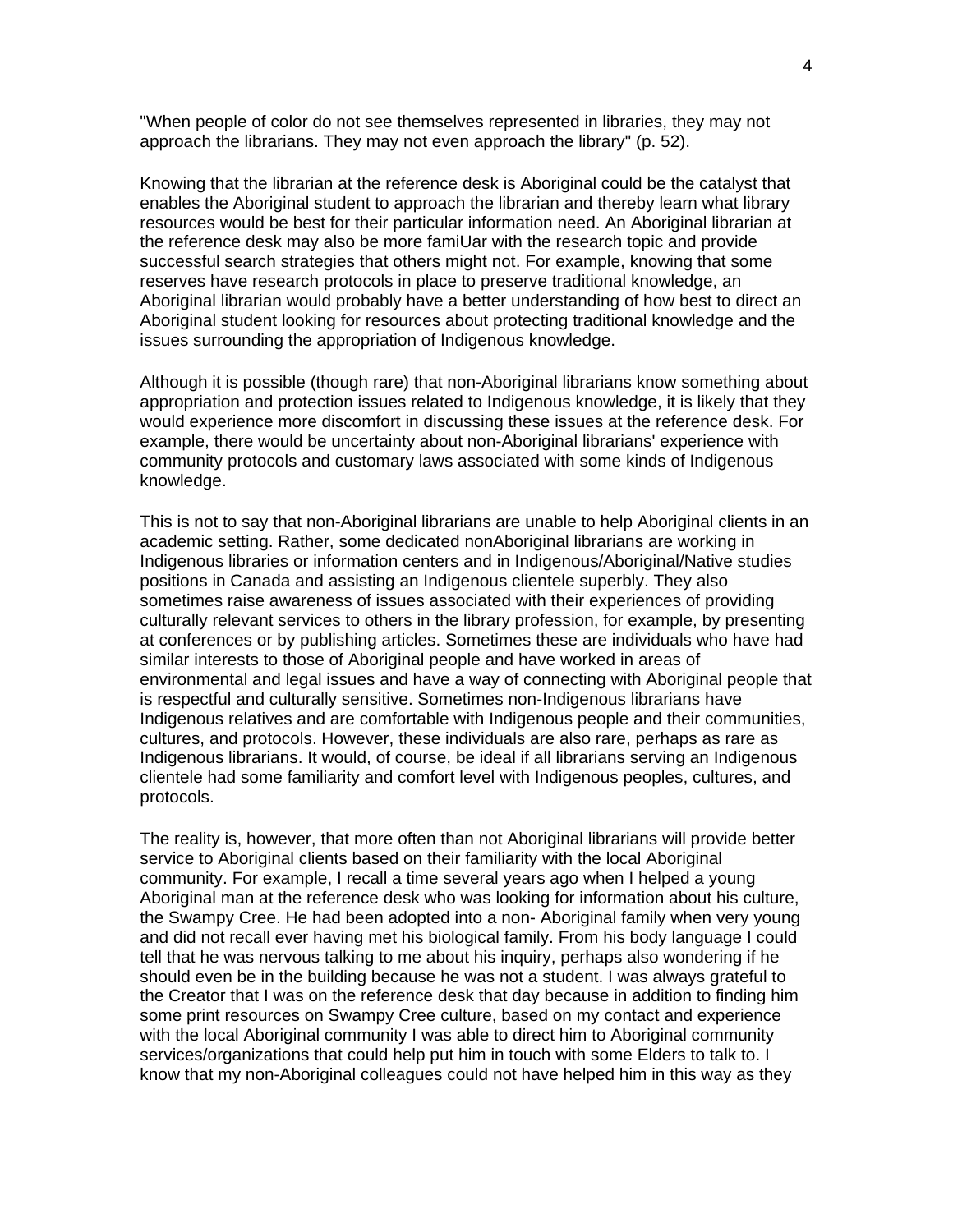were not even aware of some of the names of the organizations, let alone which organizations were best at providing which services.

Another example, this time in terms of responding to a reference question by e-mail (and without having had the benefit of meeting the individual at the reference desk and entering into a meaningful dialogue), occurred when I was able to find some resources for an Inuit researcher about Inuit traditional health practices. The question asked was obscure and short on detail, but I did my best to find relevant resources while providing her with some relevant search strategies. Later the researcher responded to my suggestions for her research with enthusiasm, explaining that this information would really assist her in writing her master's thesis. She also provided considerable detail in describing her graduate research project. I felt honored that she would share her enthusiasm for her personal research project without having met me personally.

It is examples such as these that help me to know I made the right decision to become a librarian. We help people with their information needs when often many people do not even know they have them. Library studies literature often speaks to the difficulty library users have in asking for the information they need. For example, Dervin and Dewdney (1986) state, "One of the most important tasks of a librarian who acts as an intermediary between the inquirer and the system is query negotiation determining what the inquirer really wants to know" (p. 506). Further, Bopp and Smith (1995) propose that "users may not clearly state their information needs, or they may not have completely formulated their questions and need help in doing so" (p. 41). In other words (and from my own experience), information needs are abstract, and as such they are often difficult to articulate.

Often it is only with practice at meeting these needs that people understand that they even have information needs. For example, it has often been said that information is power. Those who are not used to having information at their fingertips can feel powerless in not knowing what they need to know. To some extent they may feel stuck, unable to move forward. Even being able to search Google to find out when and where a movie is playing can feel empowering to some extent. Imagine the empowerment an Aboriginal person will feel when he or she can find information on such issues as land claims, health issues, community history, or his or her genealogy by searching online. With repeated practice at being able to find the information they want when they want it, people have a sense of being aware of their information needs.

So with this explanation about the abstract nature of information needs, if you add the complication that Aboriginal students feel intimidated in the Library, it would follow that Aboriginal students have perhaps more difficulty articulating their information needs than other students. When you also consider that many Aboriginal students are here in the academic realm in an effort to break the cycle of living a life of poverty and unemployment, it is not difficult to see that when an Aboriginal librarian can help, it feels like a satisfying career choice.

### **Collection Development Responsibilities**

Responsibilities for collection development vary from one position to another, but in general they involve activities such as the discovery, assessment (which includes liaison with faculty for their input and reading reviews to determine whether an item is recommended for purchase), budgeting, decisions to purchase or not (now or later if the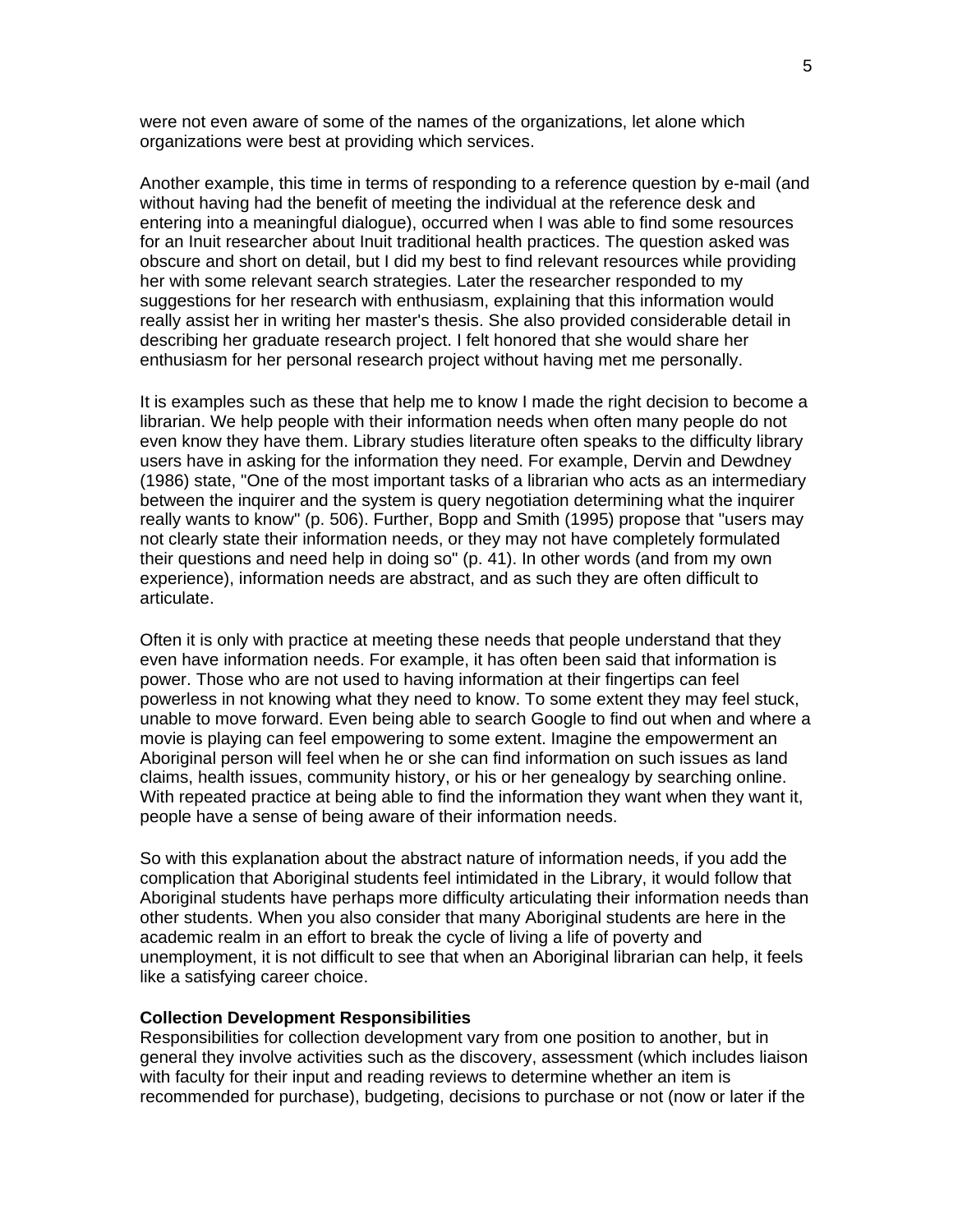budget allows), weeding (decisions to keep or not), and decisions on which format (i.e., print or electronic) of library materials to obtain.

In the case of developing the electronic resources collection (such as subscription databases), librarians conduct many time-intensive activities in order to provide what appears to be seamless access to database users from their desktops. Some of these activities include.

- negotiating with database vendors on the price of subscriptions based on several factors including the number of simultaneous users;
- setting up time-limited trials of new databases for specific user groups to evaluate whether the database provides adequate content for the courses offered at their particular university;
- comparing content with other databases with similar content;
- determining if the user interface is user-friendly enough for the database user group;
- seeking alternate funding to pay for database subscriptions if they exceed the current budget; and
- resolving technical difficulties regarding access to the database.

In the case of an Aboriginal librarian, collection development issues may include deciding on censorship of the material or not based on an understanding of various issues such as cultural appropriation, determining hate literature, customary laws that govern the sacredness of the Indigenous knowledge made manifest in the content, and copyright legislation. The issues here are complex for a variety of reasons. For example, as librarians we want to promote research and scholarship and debate of the issues in an academic environment by encouraging freedom of access to information. However, we also need to respect the personal privacy of those who could be harmed by the content of some materials and the cultural differences that influence which materials need to be protected. As a result, there is a delicate balance in determining whether an item will be made available or not, with no easy solutions.

Collection development may also involve building relationships in the local Aboriginal community to inquire about possible purchases or donations of various types of items to the library or archive collections such as private library or archival collections, reports and other documents published by Aboriginal organizations, and theses related to Indigenous studies. This kind of interaction with community members may involve assessing the value of the item (a skill generally developed by archivists), determining restrictions on access (such as protecting items by placing them in special collections), or obtaining copyright permission (particularly in the case of digitizing materials such as theses or out-of-print books). I suggest that these interactions might be done with more cultural sensitivity by someone who is Aboriginal because it may take some understanding of community protocols and customary laws related to imparting Indigenous knowledge to be able to navigate the discussions involved.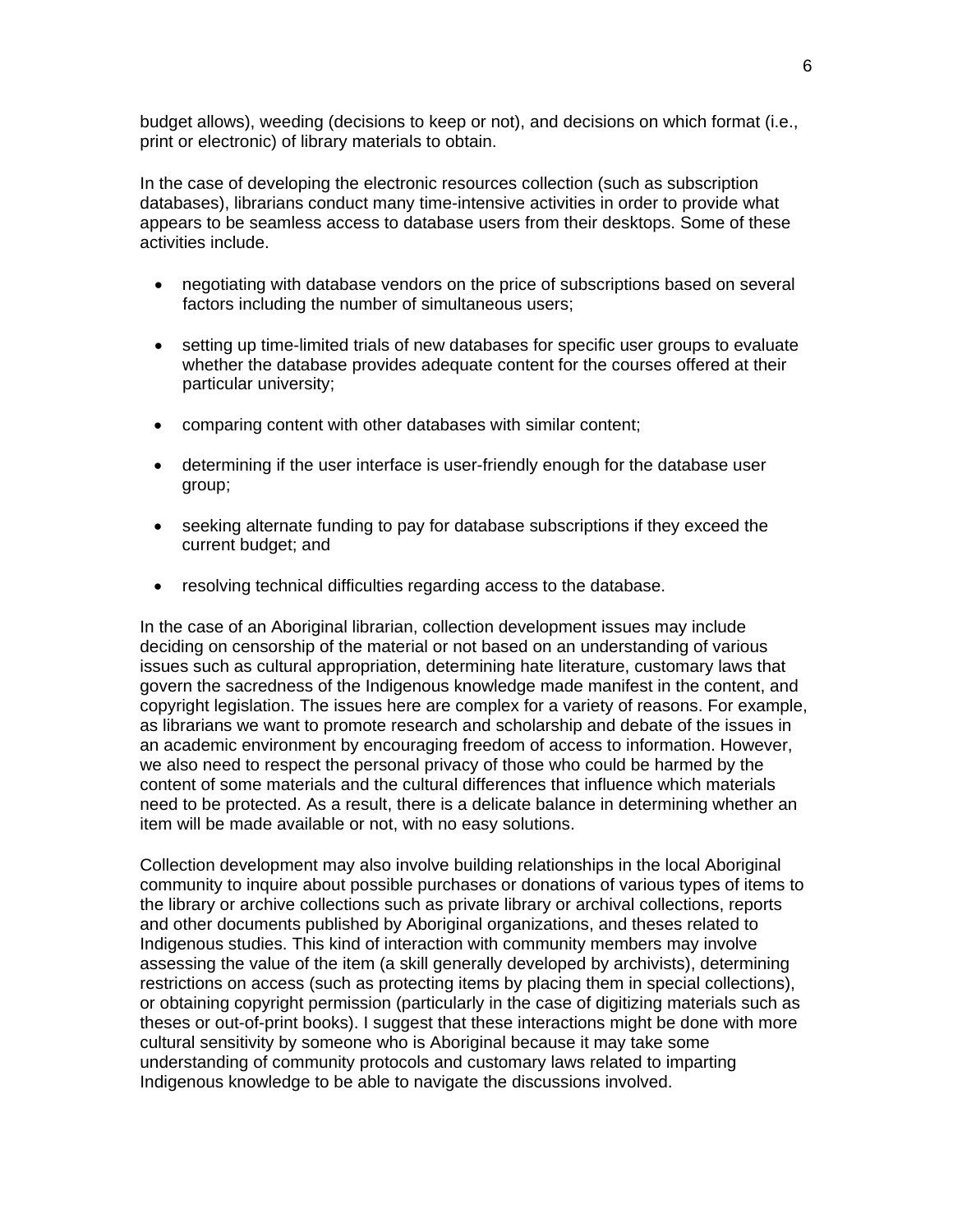#### **Categorizing Materials**

Many readers will probably be familiar with jotting down call numbers from a library catalog for a book that may be of interest and then finding it on a shelf. Cataloguing librarians are responsible for creating the call numbers based on cataloguing rules that have been developed and revised over the last 100 years (in the United States since 1908). The rules for assigning call numbers take into consideration die subject matter, incorporating various facets of die "aboutness" of die book, moving from more general features to more specific features. For example, in academic libraries using the Library of Congress classification system, if the book is about library science it will start with a Z; if it is about cataloguing, die first digits after the Z will be 694. The call number will also include information about geographic region, the author's name such as the first few letters of die last name, as well as the year the book was published (especially for more recent publications).

From this brief explanation of how call numbers are assigned, readers will have a good idea of how technical this area of librarianship is. However, it may also help readers understand that because of die rules governing cataloguing, these help library users to find sintilar books close to each other on the shelf. In this way, if a user finds one good book in the online catalog by guessing at terms to enter for a keyword search, he or she will probably find other similar books beside it or nearby. This feature of cataloguing is called collocation.

Now it follows that a cataloguer who has a particular subject background will be more likely to find that the call number assigned to a book about this subject will be fairly accurate. However, it is difficult to assign an accurate call number if the cataloguer knows nothing about the subject matter. Some subject areas may be quite convoluted and hard to describe in specific terms.

An example might be "Is architecture art or science?" Many people would say "both" because architecture is often pleasing to look at, but it would be hard to imagine an architect who did not have a good grasp of mathematics and physics. Yet architectural material is catalogued in the arts section, starting in the NA section, whereas physics materials are catalogued in the QC section. Pure mathematics is often catalogued in the QA section, but so are some engineering materials.

I explain this technical process because I have seen materials that have an Aboriginal focus catalogued in bizarre ways, primarily because the cataloguer did not have a good understanding of the subject matter. Here is one example: a thesis on Aboriginal art and identity was catalogued in the section on Aboriginal social conditions, that is, in E78, but with a subject heading of "Indian Art - Canada." Nearby items on the shelf were about poverty on reserves, standards of housing on reserves, and rural and urban Aboriginal issues. However, another book by the same author was an exhibition catalogue of her work in an art gallery, this time catalogued in the Ns for art, with a subject heading of the author's name and "exhibitions." As a result, a person who found one title would not find the other anywhere nearby by browsing the shelf. Thus the collocation feature in this example was not functional.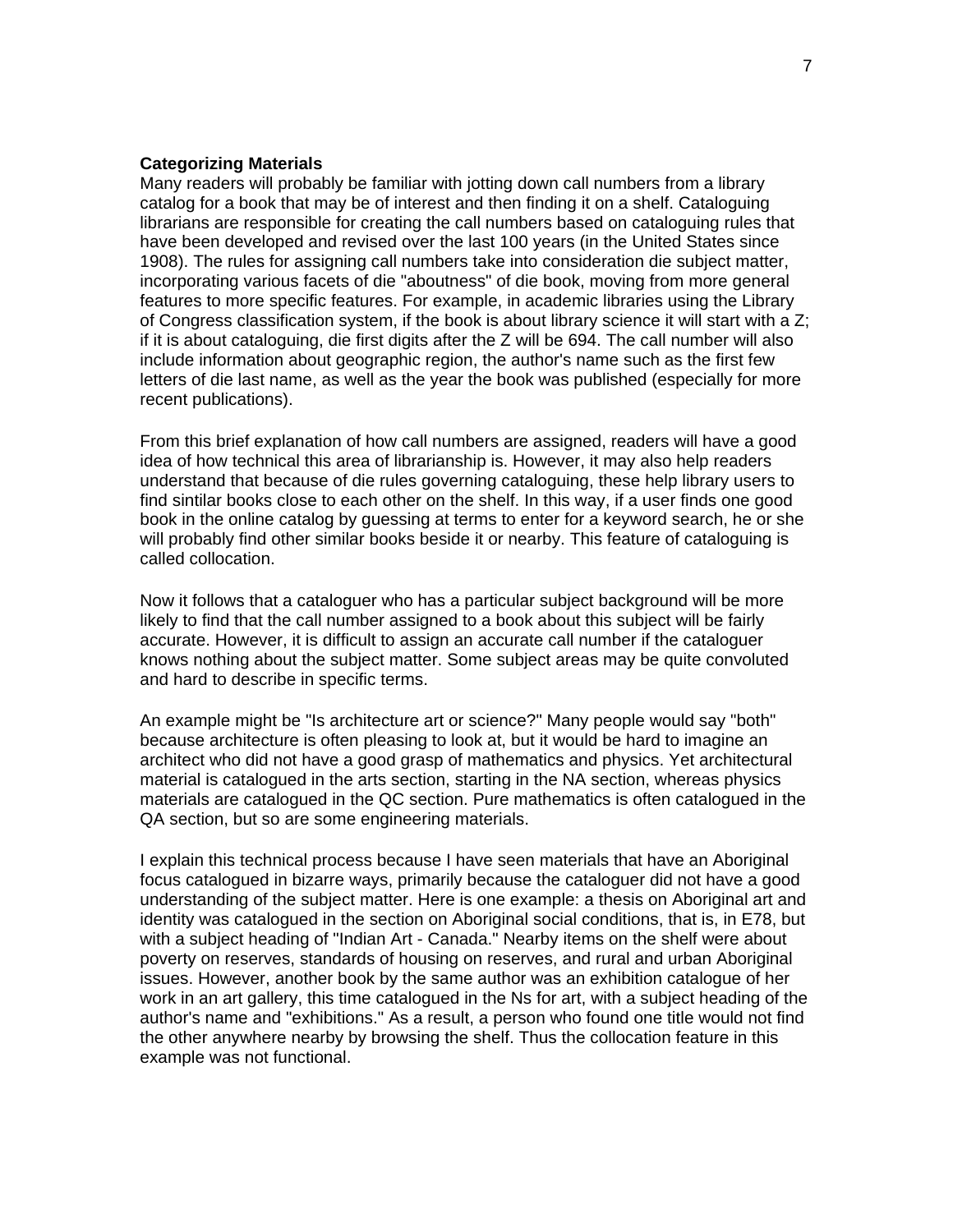As well, a complaint that many Indigenous library users express when trying to find what they need on the online catalog or in databases is that the subject heading that brings up the most materials is "Indians of North America," which derives from Library of Congress (US) terminology; yet to many of this library user group, the term Indians has a negative or derogatory connotation. Many of these users (particularly in Canada) prefer to use the terms Aboriginal, First Nations, or Indigenous, yet these terms will not bring up as many results.

The issue of categorizing materials becomes even more complex when we try to take an Aboriginal perspective. It is difficult trying to segregate items because we think holistically, that is, in terms of everything being related. What could be a solution? We cannot put everything helter-skelter on the shelf and say, "Well, all of these books are somehow related to each other." We would never find anything that way.

The need to create our own classification system and subject headings for library materials has been a concern for Canadian Indigenous librarians for more than 20 years. For example, I have heard from another Indigenous librarian that a few people discussed the idea of categorizing library materials based on the Medicine Wheel concept, that is, organizing items based on whether they are related to the physical, emotional, social, mental, or spiritual realms. However, one barrier discussed for using this approach is that the Medicine Wheel is more of a Plains concept and that other tribal groups across Canada are not familiar with it.

My suggestion is to bring together a group of Indigenous scholars with Indigenous librarians and perhaps some cataloguing librarians who are not Indigenous, but who have experience with organizing Indigenous collections to try to develop a classification system that better suits our needs. This gathering would need to be facilitated by someone with expertise in developing classification systems that have a cultural focus.

A Mohawk librarian from the Kahnawake Reserve developed a classification system called the Brian Deer Classification System (BDCS), which has been used and adapted by some small Indigenous libraries in Canada. This system does not use numbers like the LC system, but the call "numbers" use only letters with broader topics identified by one letter (i.e., G for housing and community development), and by identifying more specific topics in the broader topic by using more letters (i.e., GH for housing; GJ for community improvement). This same broad topic of housing (in Aboriginal communities) is represented by a much more complicated call number using LC classification, that is, E 98 H58, but does not necessarily include community development as part of the broad category. Interestingly, some students (MacDonnell, Tagami, & Washington, 2003) at the University of British Columbia School of Library, Archival and Information Studies program developed and wrote a study on this classification system for one of their assignments in 2003, and their work is available online.<sup>1</sup> According to their research, some of the benefits of the BDCS over the Library of Congress Classification System (LCCS) are as follows.

• The BDCS can be adapted to collocate related topics (i.e., place tribal groups' materials that are related - for example, Lakota, Dakota, and Nakota - near each other on the shelf as opposed to placing them alphabetically on the shelf as is done with LCCS);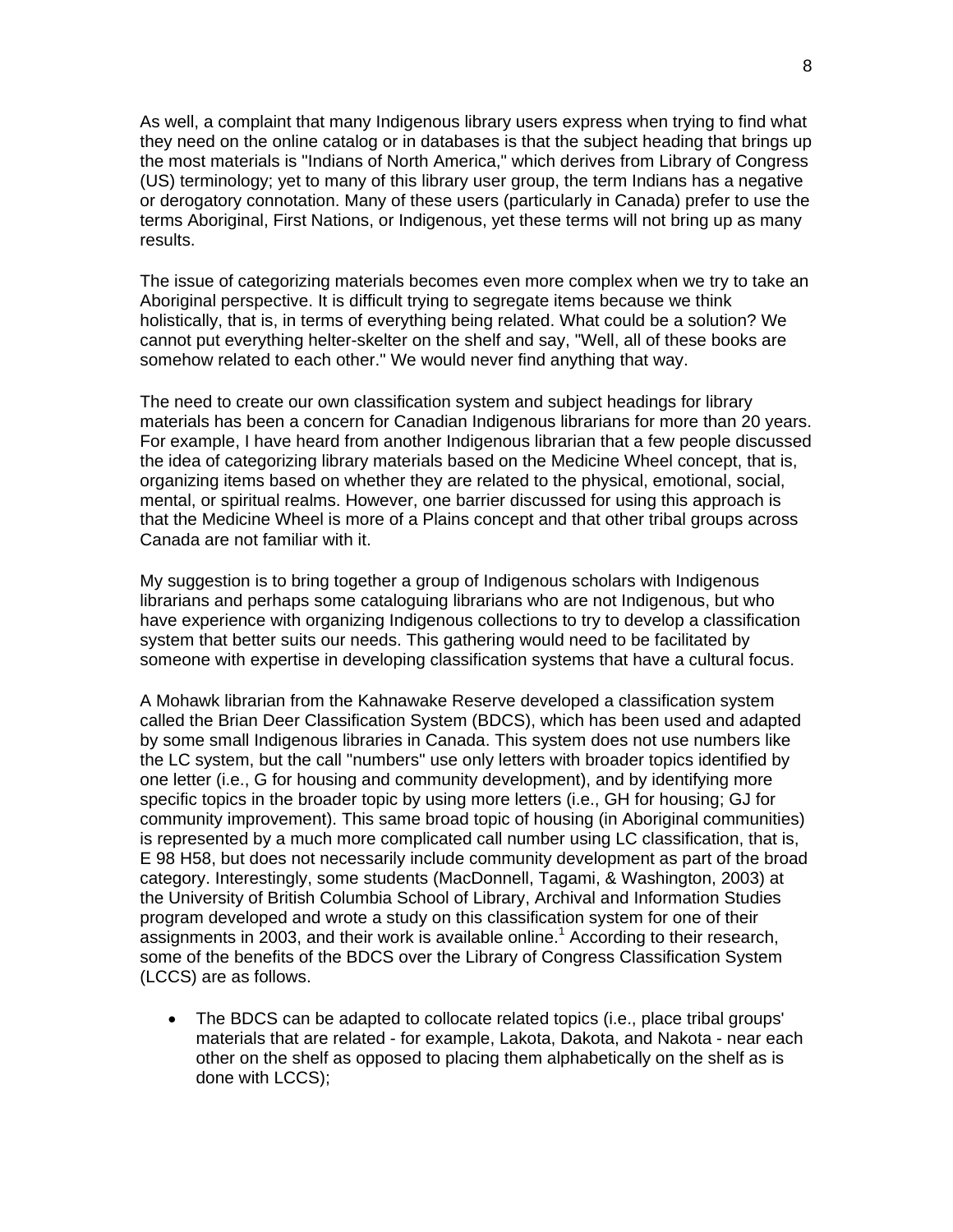- The BDCS can be adapted to include terminology not used by LCCS, that is, hunting and trapping as opposed to just hunting; and
- Names of tribal groups can be more accurate (according to the language used by the tribal group) using the BDCS, that is, Sto:lo versus Stalo (as used in LCCS), the latter of which will retrieve more results in a standard LC catalogue.

However, a disadvantage of the BDCS is that it is generally a simplified model that is not adequate for larger collections. It may be worthwhile to take the time to determine if it can be adapted for larger collections.

Indigenous librarians in other countries such as Australia, New Zealand, and the US, have also been grappling with this huge issue. Some have developed their own library thesauri and subject headings, usually after much consultation with user groups. Some of these are available online. $2$ 

The project to develop a thesaurus and classification scheme relevant to Indigenous studies materials in Canada is of special interest to me. This is because I am responsible for the development, growth, and promotion of a virtual library related to Indigenous studies.<sup>3</sup> The iPortal is similar to a full-text database and is a research tool that currently consists of nearly 9,500 articles, book reviews, theses, E-books, and so forth. However, the organization of these resources remains the biggest challenge as local Indigenous faculty members have indicated that the nature of this organization scheme is still Eurocentric. I am currently looking for funding to develop consultations and focus groups to modify and develop a more culturally sensitive knowledge base to organize these Indigenous knowledge resources.

Finally, for a more detailed understanding of knowledge organization from a North American Indigenous perspective, please refer to Webster and Doyle (2008).

### **Promotion and Tenure Challenges**

Most librarian positions involve administrative responsibilities, but some do so more than others. For example, some of these responsibilities are related to supervising staff, whereas others are related to committee work; in general, librarians who supervise other staff are in the minority at any given academic library. On the other hand, library committee work is expected of all librarians (and is a factor in obtaining tenure and promotion), and it involves such activities as hiring new librarians, modifying standards for promotion and tenure, reviewing issues related to reassignment of duties, ahgning library initiatives with the library's integrated plan, reviewing librarians' salaries, planning and organizing staff training and development, and planning and organizing library projects (such as redesign of the library, digital library projects development, reorganizing the library's Intranet, instant messaging project, etc.). This is just a sample of the wide range of committee work that is associated with an academic library.

Somewhat related to administrative responsibilities are the responsibilities to do with tenure and promotion. From my own experience as a new library faculty member, the University of Saskatchewan Library Standards for Promotion and Tenure are set high; however, the standards also allocate some time (in my case) in Section 5 (of the formal standards), "Practice of Professional Skills," for developing relationships with the Aboriginal community (local and beyond) as Librarian and Team Leader for the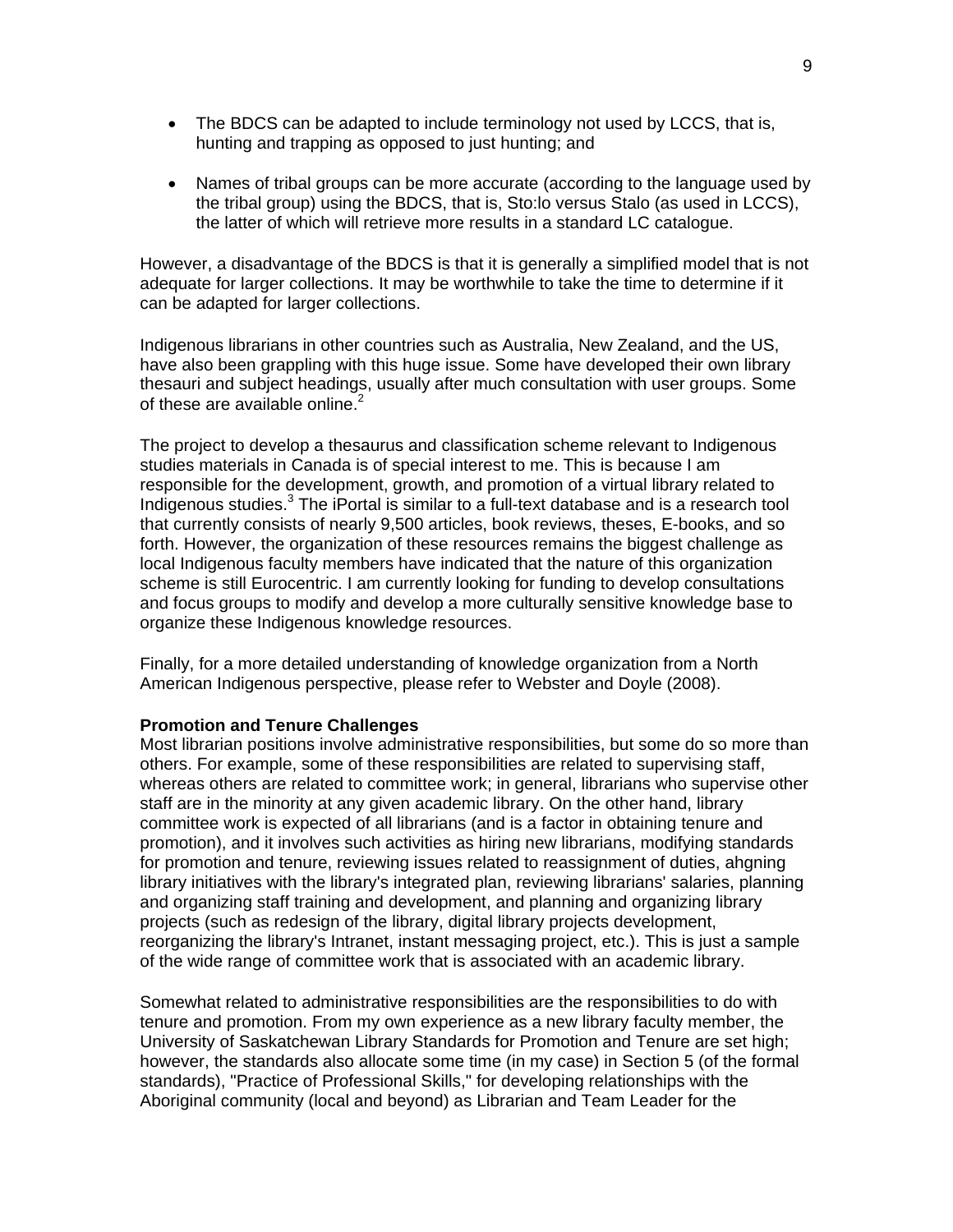Indigenous Studies Portal, and my professional responsibility to promote the iPortal. In addition, there are tenure and promotion expectations related to Section 7 of these standards, "Public Service and Outreach" (which includes committee work external to the University of Saskatchewan). One area where I have contributed in this regard is committee work with the Library Services for Saskatchewan Aboriginal Peoples Committee, which is applicable for my progress toward tenure. However, it would be interesting to hear from other Aboriginal academic librarians to know if they are able to include their volunteer work in the Aboriginal community toward tenure and promotion.

Other administrative responsibilities involve Indigenous knowledge; however, as a new academic librarian, I do not feel knowledgeable enough to address these issues now. In particular, probably several factors are involved in the context of human resource issues (such as recruitment and retention of Indigenous faculty and staff), which will probably resemble other faculties and which I leave for another article, perhaps by someone who has more experience in this area.

In addition, like other faculty, academic librarians at some (but not all) universities are also responsible for publishing in order to obtain tenure<sup>4</sup>; however, unlike most other faculty, we usually do not have the opportunity to conduct research during the fourmonth teaching hiatus from May to August. The summer trimester is generally a time when we catch up on other professional practice activities such as collection development, grant writing, and administrative issues. I understand that some faculty do teach during the summer months; however, the point I make is that academic librarians are not provided a research term in which to conduct their research as are other faculty. Once we obtain tenure, we can apply for a sabbatical, and this time can be used for research, but until then the time needed to do research can be elusive.

Another point (and one with which readers are probably familiar) is that often what an Aboriginal scholar or researcher writes about may not pique the interest of mainstream journal editorial boards. Often what we write about is seen as a challenge to these editors, particularly if the article content is experiential in nature and does not promote the Western notion of objectivity and empiricism. As a result, our opportunities for publishing are often limited.

However, much needs to be done (based on the information needs of the Indigenous academic community) to promote the issues of the value of caring for Indigenous knowledge in the academic library from an Aboriginal perspective. Consequently, I am optimistic that these types of articles will find homes in various scholarly journals.

#### **Conclusion**

This article briefly looks at various ways that the responsibility of caring for Indigenous knowledge from an Indigenous perspective in academic libraries can be carried out by Indigenous librarians. This responsibility can be demonstrated in various aspects of library operations such as teaching bibliographic or information literacy instruction classes, teaching these skills at the reference desk, engaging in collection development activities, categorizing Indigenous knowledge in culturally relevant ways, and publishing about these activities. I hope this article also provides some insight into how Indigenous librarians try their best to honor Indigenous knowledge in the academic library setting and in ways that assist the Indigenous academic community to succeed in their research.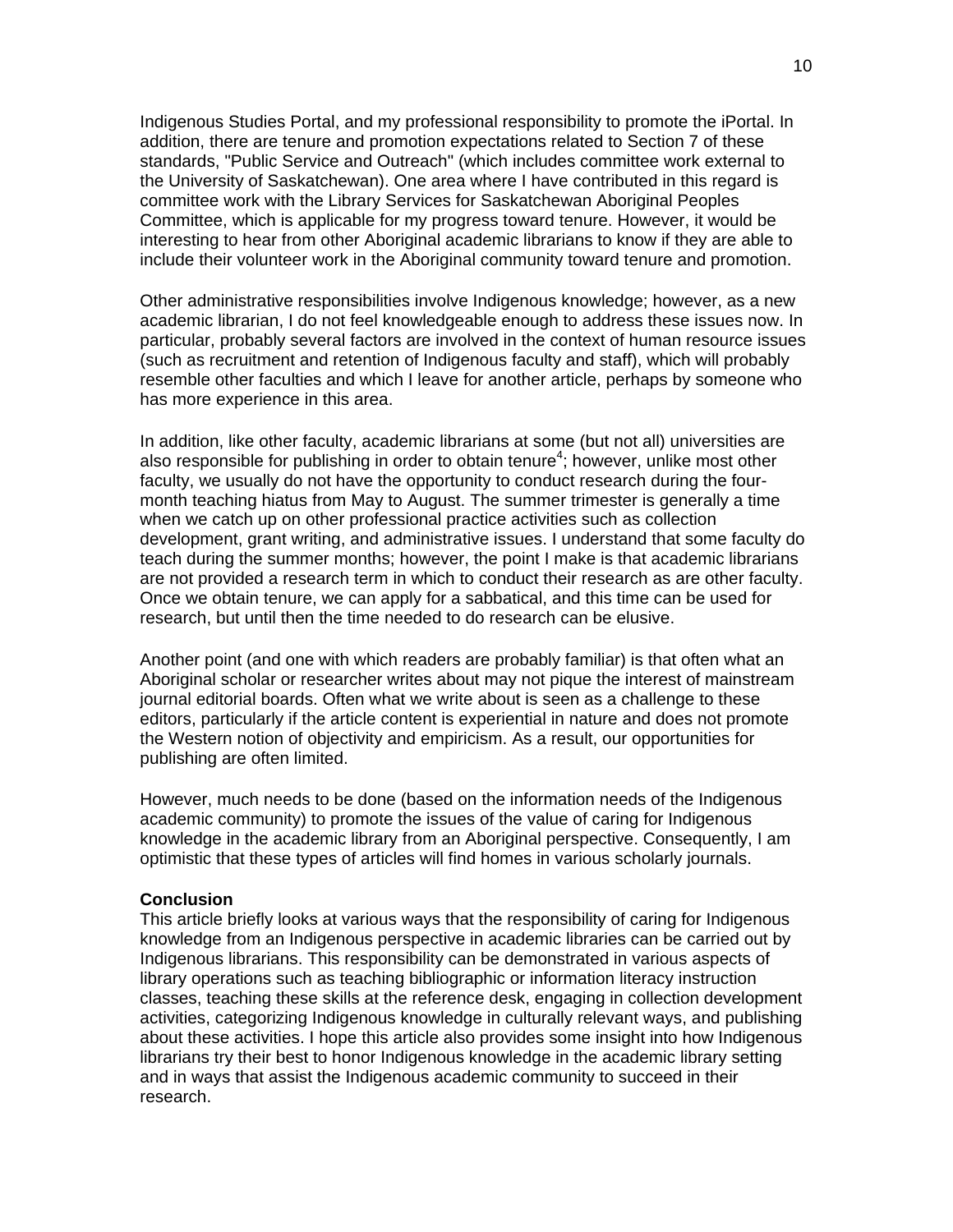In addition, if this article encourages even one other Indigenous person to consider becoming a librarian, I will have also accomplished another major goal. Other Indigenous librarians in Canada and I have often discussed how to encourage Indigenous people to obtain a graduate degree in this field - perhaps one way is to publish articles such as this. After all, we too have a place in the Indigenous academic community.

Hay hay/meegwech.

#### **Notes**

1 http://www.slais.ubc.ca/PEOPLE/students/student-projects/R\_Tagami/517/index.htm 2 Maori Subject Headings, available at: http://mshupoko.natlib.govt.nz/mshupoko/ Australian Institute for Aboriginal and Torres Strait Islanders Studies Thesauri, available at: http://wwwl.aiatsis.gov.au/thesaurus/ Thesaurus Project, National Indian Law Library (US), available at: http://www.narf.org/nill/catalog/the.htm

3 This online library, the Indigenous Studies Portal, is located at: http://iportal.usask.ca 4 The University of Saskatchewan requires that pretenured librarians publish at least three pieces (whether a chapter of a book, an article, a bibliography, etc.) as one factor in obtaining tenure; however, other universities such as UBC do not consider this a factor in obtaining tenure for librarians. At some point it may be helpful to survey university libraries across Canada to determine which institutions require their librarians to publish in order to obtain tenure; however, the results of such a survey may change yearly.

## **References**

8Rs Research Team: University of Alberta. (2005). The future of human resources in Canadian libraries. Edmonton, AB: Author.

Adkins, D., et al. (2004). The diversity mandate. Library Journal, 129(7), 52-54. Bopp, R.E., & Smith, L.C. (1995). Reference and information services: An introduction (2nd ed.). Englewood, CO: Libraries Unlimited.

Dervin, B., & Dewdney, P. (1986). Neutral questioning: A new approach to the reference interview. Reference Quarterly, 25, 506-513.

Gallagher-Hayashi, D. (2004). Connecting with Aboriginal students. Teacher Librarian, 31(5), 20-24.

Lee, D.A. (2001). Aboriginal students in Canada: A case study of their academic information needs and library use. Journal of Library Administration, 33(3, 4), 259-292. Lloyd, M. (2007). The underrepresented Native American student: Diversity in library science. Library Student Journal, February. Available at:

http://www.librarystudentjournal.org/index.php/lsj/article/view/39/47

MacDonnell, P., Tagami, R., & Washington, P. (2003). Comparison of Brian Deer and LC classification. Brian Deer classification system. Available:

http://www.slais.ubc.ca/PEOPLE/students/student-projects/R\_Tagami/517/index.htm (accessed June 26, 2008).

Novak, J., & Robinson, G. (1998). "You tell us": Indigenous students talk to a tertiary library. Australian Academic and Research Libraries, 29(1), 13-22.

Webster, K., & Doyle, A. (2008). Don't class me in antiquities. In K.R. Roberto (Ed.), Radical cataloging, (pp. 189-197).